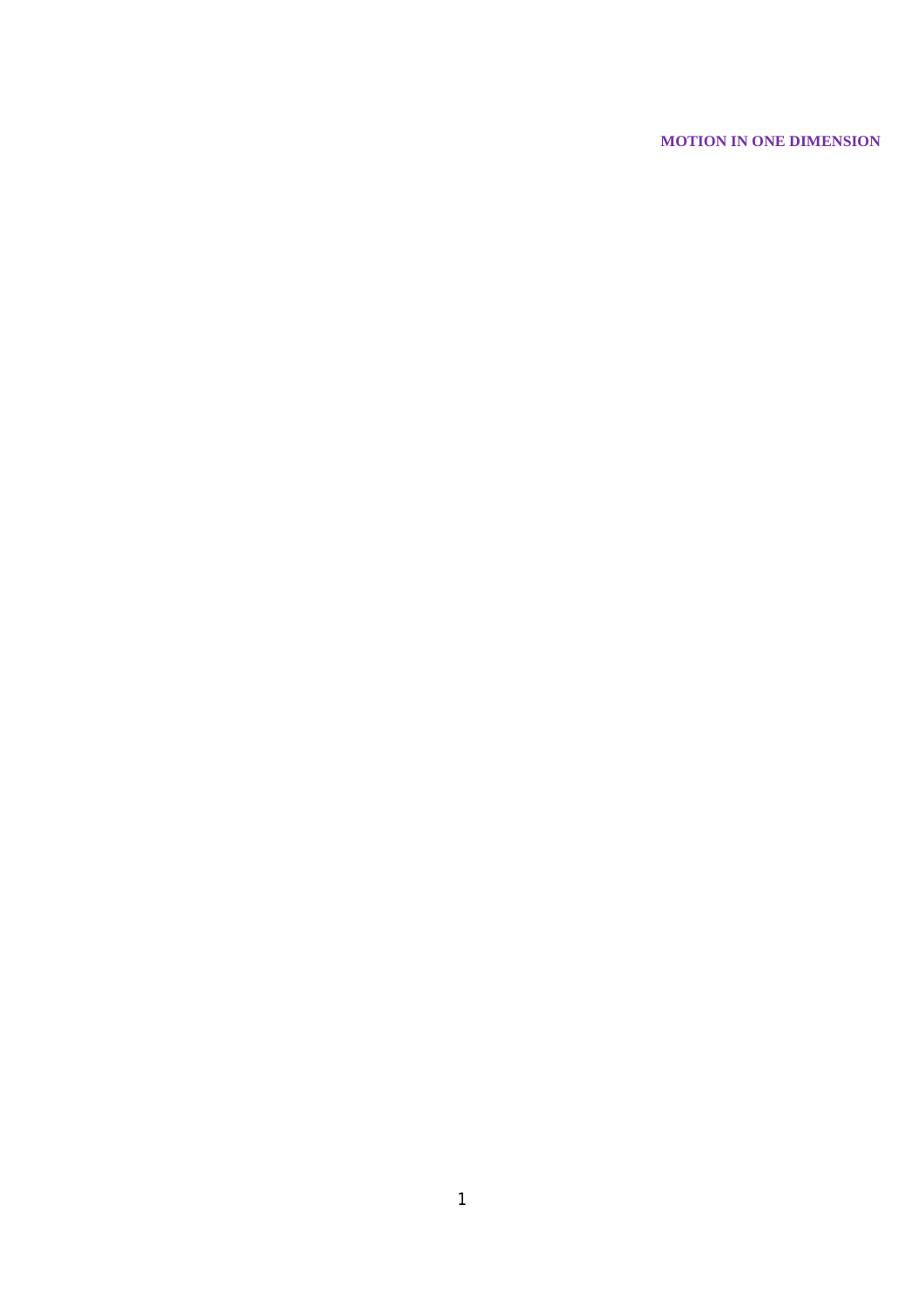| 1.  |           |                                                                  |          | A body moves 6 m north. 8 m east and 10m vertically upwards, what is its resultant displacement from initial position [DCE 2000]           |     |                                                                                                |                               |
|-----|-----------|------------------------------------------------------------------|----------|--------------------------------------------------------------------------------------------------------------------------------------------|-----|------------------------------------------------------------------------------------------------|-------------------------------|
|     |           | (a) $10\sqrt{2}m$                                                |          | $(b)$ 10m                                                                                                                                  |     | (c) $\frac{10}{\sqrt{2}}$ m                                                                    | (d) $10 \times 2m$            |
| 2.  |           | minutes 20 seconds                                               |          | An athlete completes one round of a circular track of radius R in 40 seconds. What will be his displacement at the end of 2                |     |                                                                                                | [NCERT 1990]                  |
|     |           | (a) Zero                                                         | (b) $2R$ |                                                                                                                                            |     | (c) $2\pi R$                                                                                   | (d) $7\pi R$                  |
| 3.  |           | of the boy is                                                    |          | A boy stops after travelling 3 km towards east and then goes 4 km towards north along a plane road. The resultant displacement             |     |                                                                                                |                               |
|     |           | (a) $7 km$                                                       |          | (b) $4 km$                                                                                                                                 |     | (c) $5 km$                                                                                     | (d) $15 km$                   |
| 4.  |           |                                                                  |          | If the displacement of a particle is zero, then what can we say about its distance covered                                                 |     |                                                                                                |                               |
|     |           | (a) It must be zero                                              |          | (b) It cannot be zero                                                                                                                      |     | (c) It is negative                                                                             | (d) It may or may not be zero |
| 5.  |           |                                                                  |          | The location of a particle has changed. What can we say about the displacement and the distance covered by the particle                    |     |                                                                                                |                               |
|     | (c)       | (a) Both cannot be zero<br>Both must be zero                     |          |                                                                                                                                            |     | (b) One of the two may be zero<br>(d) If one is positive, the other is negative and vice versa |                               |
|     |           |                                                                  |          |                                                                                                                                            |     |                                                                                                |                               |
|     |           | <b>Advance level</b>                                             |          |                                                                                                                                            |     |                                                                                                |                               |
| 6.  |           |                                                                  |          | A particle moves along a circular arc of radius R making an angle of $\theta$ at centre. The magnitude of displacement is                  |     |                                                                                                |                               |
|     | (a)       | $2R\sin\theta/2$                                                 |          | (b) $2R\sin\theta$                                                                                                                         | (c) | $R \sin \theta / 2$                                                                            | (d) $R \sin \theta$           |
|     |           |                                                                  |          |                                                                                                                                            |     |                                                                                                |                               |
|     |           |                                                                  |          | Problems based on speed and velocity                                                                                                       |     |                                                                                                |                               |
|     |           | <b>Basic level</b>                                               |          |                                                                                                                                            |     |                                                                                                |                               |
| 7.  |           |                                                                  |          | The ratio of the numerical values of the average velocity and average speed of a body is always                                            |     |                                                                                                | [MP PET 2002]                 |
|     |           | (a) Unity                                                        |          | (b) Unity or less                                                                                                                          |     | (c) Unity or more                                                                              | (d) Less than unity           |
| 8.  |           |                                                                  |          | A particle moves along a semicircle of radius 10m in 5 seconds. The velocity of the particle is                                            |     |                                                                                                | [Kerala (Engg.) 2001]         |
|     |           | (a) $2\pi$ ms <sup>-1</sup>                                      |          | (b) $4\pi$ ms <sup>-1</sup>                                                                                                                |     | (c) $2 \text{ ms}^{-1}$                                                                        | (d) $4 \text{ ms}^{-1}$       |
| 9.  |           |                                                                  |          | A 150 m long train is moving with a uniform velocity of 45 km/h. The time taken by the train to cross a bridge of length 850               |     |                                                                                                |                               |
|     |           | meters is                                                        |          |                                                                                                                                            |     |                                                                                                |                               |
|     |           |                                                                  |          |                                                                                                                                            |     |                                                                                                | <b>[CBSE PMT 2001]</b>        |
|     | (a)       | 56 sec                                                           |          | $(b)$ 68 sec                                                                                                                               |     | $(c)$ 80 sec                                                                                   | $(d)$ 92 sec                  |
| 10. |           | average speed of the car                                         |          | A car moves for half of its time at 80 km / h and for rest half of time at 40 km/h. Total distance covered is 60 km. What is the           |     |                                                                                                | <b>[RPET 1996]</b>            |
|     |           | (a) 60 km/h                                                      |          | (b) 80 km / h                                                                                                                              |     | (c) $120 \text{ km/h}$                                                                         | (d) $180 \text{ km/h}$        |
| 11. |           | $x = (2 - 5t + 6t^2)$ m. The initial velocity of the particle is |          | A particle moves along x-axis in such a way that its coordinate x varies with time t according to the equation                             |     |                                                                                                | [MNR 1987; MP PET 1996]       |
|     |           | (a) $-5$ m/s                                                     |          | (b) 6 $m/s$                                                                                                                                |     | (c) $-3$ m/s                                                                                   | (d) $3 \, m/s$                |
| 12. |           | average speed is $48 \text{ km/hour}$ , then the value of v is   |          | A car travels a distance of 2000 m. If the first half distance is covered at $40 \text{ km/hour}$ and the second half with speed v and the |     |                                                                                                | [CBSE PMT 1989]               |
|     |           | (a) $56 \text{ km/hour}$                                         |          | (b) $60 \text{ km/hour}$                                                                                                                   |     | (c) $50 \text{ km/hour}$                                                                       | (d) $48 \text{ km/hour}$      |
| 13. |           | average velocity is                                              |          | A car travels a distance S on a straight road in two hours and then returns to the starting point in the next three hours. Its             |     |                                                                                                |                               |
|     |           |                                                                  |          | (b) $2S/5$                                                                                                                                 |     |                                                                                                |                               |
|     | (a) $S/5$ |                                                                  |          |                                                                                                                                            |     | (c) $S/2 + S/3$                                                                                | (d) None of the above         |

**14.** When a particle moves with uniform velocity, which of the following relations are correct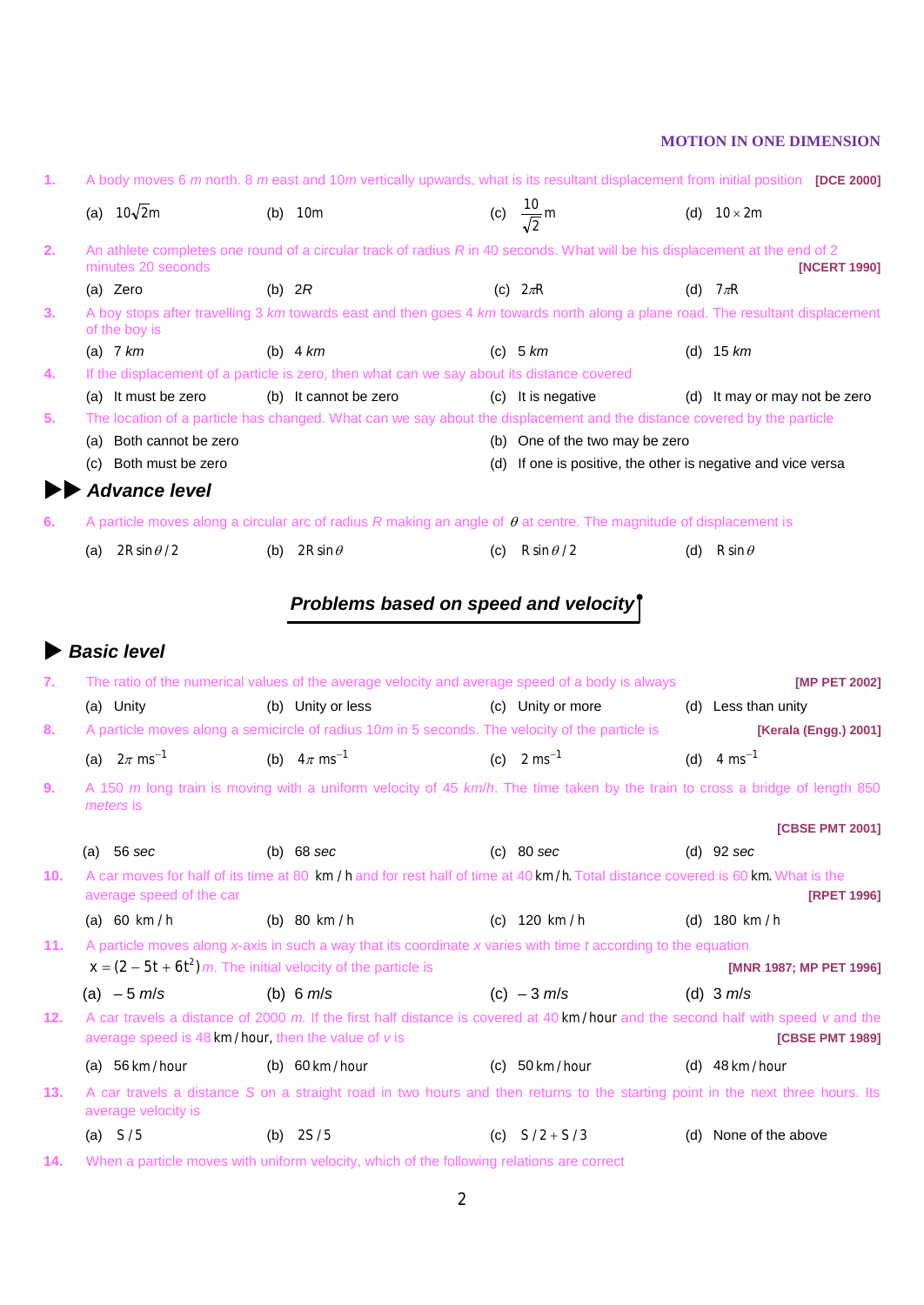|     |                                                                                        |                                                                                                                                                   |                                 | <b>MOTION IN ONE DIMENSION</b>                                                                                                                                                                                                                                                      |
|-----|----------------------------------------------------------------------------------------|---------------------------------------------------------------------------------------------------------------------------------------------------|---------------------------------|-------------------------------------------------------------------------------------------------------------------------------------------------------------------------------------------------------------------------------------------------------------------------------------|
|     | Average speed = average velocity<br>(1)                                                |                                                                                                                                                   |                                 |                                                                                                                                                                                                                                                                                     |
|     | (II)                                                                                   | Instantaneous speed = instantaneous velocity                                                                                                      |                                 |                                                                                                                                                                                                                                                                                     |
|     |                                                                                        | (III) Distance covered = magnitude of displacement                                                                                                |                                 |                                                                                                                                                                                                                                                                                     |
|     | $(a)$ I, II, III                                                                       | $(b)$ I, II                                                                                                                                       | $(c)$ II, III                   | $(d)$ I, III                                                                                                                                                                                                                                                                        |
| 15. |                                                                                        | When a particle moves with variable velocity, which of the following statements are not correct                                                   |                                 |                                                                                                                                                                                                                                                                                     |
|     | Average speed = average velocity<br>(I)                                                |                                                                                                                                                   |                                 |                                                                                                                                                                                                                                                                                     |
|     | (II)                                                                                   | Instantaneous speed = instantaneous velocity                                                                                                      |                                 |                                                                                                                                                                                                                                                                                     |
|     |                                                                                        | (III) Distance covered = magnitude of displacement                                                                                                |                                 |                                                                                                                                                                                                                                                                                     |
|     | $(a)$ I, II, III                                                                       | $(b)$ I, II                                                                                                                                       | $(c)$ II, III                   | $(d)$ I, III                                                                                                                                                                                                                                                                        |
| 16. |                                                                                        | A particle moves along the sides AB, BC, CD of a square of side 25 $m$ with a velocity of 15 $\text{ms}^{-1}$ . Its average velocity is<br>С<br>D | А                               |                                                                                                                                                                                                                                                                                     |
|     | (a) $15 \text{ ms}^{-1}$                                                               | (b) $10 \text{ ms}^{-1}$                                                                                                                          | (c) $7.5 \text{ ms}^{-1}$       | (d) $5 \text{ ms}^{-1}$                                                                                                                                                                                                                                                             |
| 17. |                                                                                        |                                                                                                                                                   |                                 | A body has speed V, 2V and 3V in first 1/3 of distance S, seconds 1/3 of S and third 1/3 of S respectively. Its average speed will                                                                                                                                                  |
|     | be<br>$(a)$ V                                                                          | (b) $2V$                                                                                                                                          | (c) $\frac{18}{11}V$            | (d) $\frac{11}{18}V$                                                                                                                                                                                                                                                                |
|     | <b>Advance level</b>                                                                   |                                                                                                                                                   |                                 |                                                                                                                                                                                                                                                                                     |
| 18. |                                                                                        |                                                                                                                                                   |                                 | A particle moving in a straight line covers half the distance with speed of $3$ m/s. The other half of the distance is covered in two<br>equal time intervals with speed of 4.5 m/s and 7.5 m/s respectively. The average speed of the particle during this motion is [IIT-JEE 1992 |
|     | (a) $4.0 \,\mathrm{m/s}$                                                               | (b) $5.0 \,\mathrm{m/s}$                                                                                                                          | (c) $5.5 \,\mathrm{m/s}$        | (d) $4.8 \,\mathrm{m/s}$                                                                                                                                                                                                                                                            |
| 19. | will be                                                                                |                                                                                                                                                   |                                 | If the body covers one-third distance at speed $v_1$ , next one third at speed $v_2$ and last one third at speed $v_3$ , then average speed                                                                                                                                         |
|     | (a) $\frac{v_1v_2 + v_2v_3 + v_3v_1}{v_1 + v_2 + v_3}$ (b) $\frac{v_1 + v_2 + v_3}{3}$ |                                                                                                                                                   |                                 | (c) $\frac{v_1 v_2 v_3}{v_1 v_2 + v_2 v_3 + v_3 v_1}$ (d) $\frac{3v_1 v_2 v_3}{v_1 v_2 + v_2 v_3 + v_3 v_1}$                                                                                                                                                                        |
| 20. |                                                                                        |                                                                                                                                                   |                                 | The displacement of the particle varies with time according to the relation $x = \frac{k}{h} [1 - e^{-bt}]$ . Then the velocity of the particle is                                                                                                                                  |
|     | (a) $k(e^{-bt})$                                                                       | (b) $\frac{k}{h^2 e^{-bt}}$                                                                                                                       | (c) $k b e^{-bt}$               | (d) None of these                                                                                                                                                                                                                                                                   |
| 21. |                                                                                        | The displacement of a particle is given by $\sqrt{x} = t + 1$ . Which of the following statements about its velocity is true                      |                                 |                                                                                                                                                                                                                                                                                     |
|     | (a) It is zero                                                                         | (b) It is constant but not zero                                                                                                                   | (c) It increases with time      | (d) It decreases with time                                                                                                                                                                                                                                                          |
|     |                                                                                        |                                                                                                                                                   | Problems based on acceleration] |                                                                                                                                                                                                                                                                                     |
|     | <b>Basic level</b>                                                                     |                                                                                                                                                   |                                 |                                                                                                                                                                                                                                                                                     |
| 22. |                                                                                        |                                                                                                                                                   |                                 | A particle moves along a straight line such that its displacement at any time t is given by $S = t^3 - 6t^2 + 3t + 4$ metres. The velocity                                                                                                                                          |
|     | when the acceleration is zero is                                                       |                                                                                                                                                   |                                 | [CBSE PMT 1994; JIPMER 2001, 02]                                                                                                                                                                                                                                                    |

(a)  $3 \text{ ms}^{-1}$  (b)  $-12 \text{ ms}^{-1}$  (c)  $42 \text{ ms}^{-1}$  (d)  $-9 \text{ ms}^{-1}$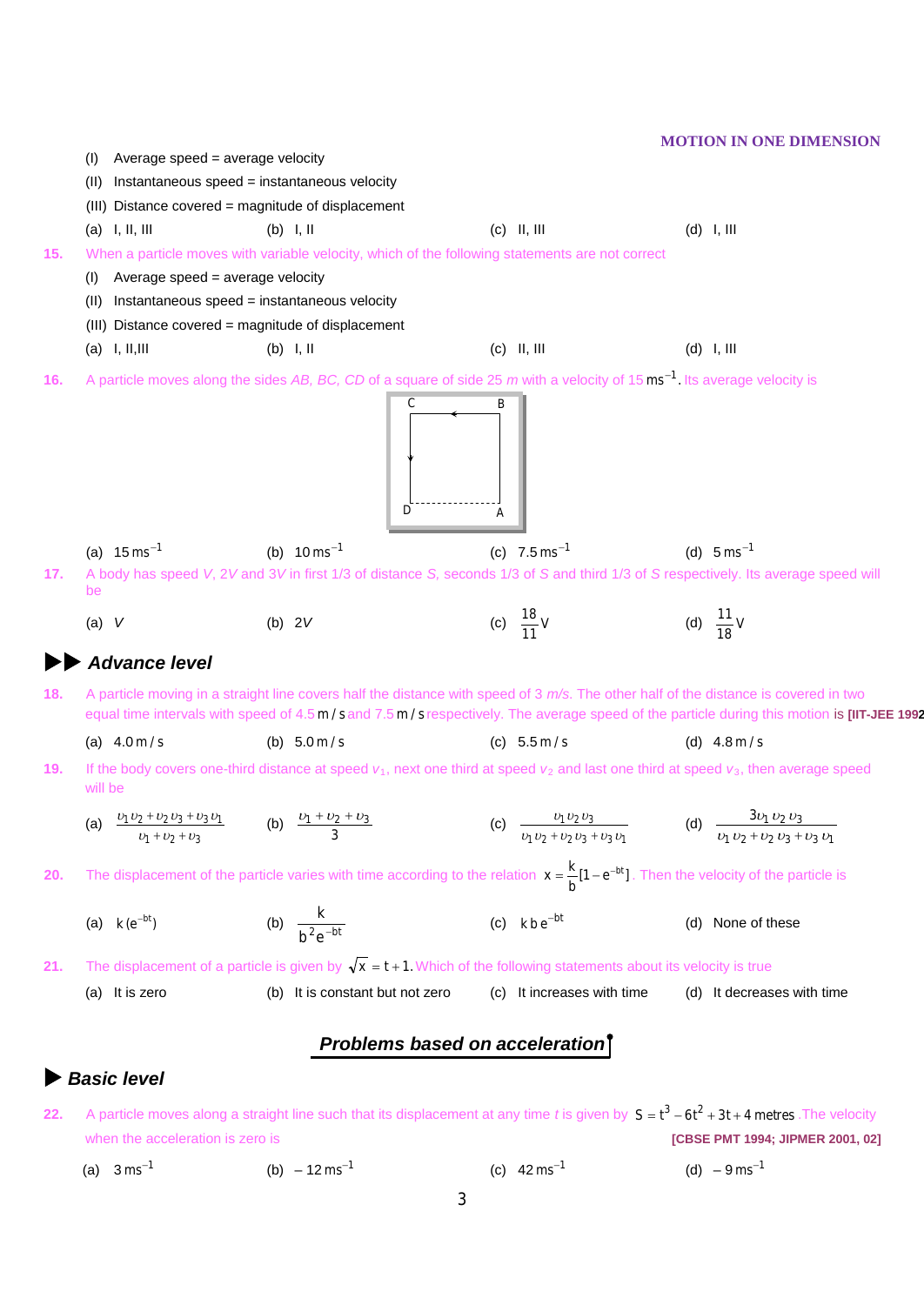| 23.                                   | acceleration of the body is                                      |                     | A body is moving according to the equation $x = at + bt^2 - ct^3$ where $x =$ displacement and a, b and c are constants. The                       |                     |                                                    |           | <b>MOTION IN ONE DIMENSION</b><br><b>IBHU 20001</b> |
|---------------------------------------|------------------------------------------------------------------|---------------------|----------------------------------------------------------------------------------------------------------------------------------------------------|---------------------|----------------------------------------------------|-----------|-----------------------------------------------------|
|                                       | (a) $a + 2bt$                                                    |                     | (b) $2b + 6ct$                                                                                                                                     |                     | (c) $2b-6ct$                                       |           | (d) $3b - 6ct^2$                                    |
| 24.                                   |                                                                  |                     | The displacement is given by $x = 2t^2 + t + 5$ , the acceleration at $t = 2s$ is                                                                  |                     |                                                    |           | [EAMCET (Engg.)1995]                                |
|                                       | (a) $4 \text{ m/s}^2$                                            |                     | (b) $8 \text{ m/s}^2$                                                                                                                              |                     | (c) $10 \text{ m/s}^2$                             |           | (d) $15 \text{ m/s}^2$                              |
|                                       |                                                                  |                     |                                                                                                                                                    |                     |                                                    |           |                                                     |
| 25.                                   |                                                                  |                     | The velocity of a body depends on time according to the equation $v = 20 + 0.1t^2$ . The body is undergoing                                        |                     |                                                    |           | [MNR 1995; UPSEAT 2000]                             |
|                                       | (a) Uniform acceleration                                         |                     | (b) Uniform retardation                                                                                                                            |                     | (c) Non-uniform acceleration (d) Zero acceleration |           |                                                     |
| 26.                                   |                                                                  |                     | The displacement of a body is given to be proportional to the cube of time elapsed. The magnitude of the acceleration of the                       |                     |                                                    |           |                                                     |
|                                       | body is                                                          |                     |                                                                                                                                                    |                     |                                                    |           | [NCERT 1990]                                        |
|                                       | Increasing with time<br>(a)                                      |                     | (b) Decreasing with time                                                                                                                           |                     | (c) Constant but not zero                          |           | (d) Zero                                            |
| 27.                                   | The correct statement from the following is                      |                     |                                                                                                                                                    |                     |                                                    |           | [MP PET 1993]                                       |
|                                       | (a)                                                              |                     | A body having zero velocity will not necessarily have zero acceleration                                                                            |                     |                                                    |           |                                                     |
|                                       | (b)                                                              |                     | A body having zero velocity will necessarily have zero acceleration                                                                                |                     |                                                    |           |                                                     |
|                                       | $\left( c\right)$                                                |                     | A body having uniform speed can have only uniform acceleration                                                                                     |                     |                                                    |           |                                                     |
|                                       | (d)                                                              |                     | A body having non-uniform velocity will have zero acceleration                                                                                     |                     |                                                    |           |                                                     |
| 28.                                   | when the acceleration becomes zero is                            |                     | A particle moves along a straight line such that its displacement at any time t is given by $s = t^3 - 3t^2 + 2$ meter. The displacement           |                     |                                                    |           | [MP PMT 2001]                                       |
|                                       | (a) 0 meter                                                      |                     | (b) $2$ meter                                                                                                                                      |                     | $(c)$ 3 meter                                      |           | (d) $-2$ meter                                      |
| 29.                                   |                                                                  |                     | What is the angle between instantaneous displacement and acceleration during the retarded motion                                                   |                     |                                                    |           |                                                     |
|                                       | (a) Zero                                                         | (b) $\frac{\pi}{4}$ |                                                                                                                                                    | (c) $\frac{\pi}{2}$ |                                                    | (d) $\pi$ |                                                     |
|                                       | <b>Advance level</b>                                             |                     |                                                                                                                                                    |                     |                                                    |           |                                                     |
| 30.                                   |                                                                  |                     | The acceleration of a particle starting from rest, varies with time according to the relation $A = -a\omega^2 \sin \omega t$ . The displacement of |                     |                                                    |           |                                                     |
|                                       | this particle at a time t will be                                |                     |                                                                                                                                                    |                     |                                                    |           |                                                     |
|                                       | (a) $-\frac{1}{2}(\mathbf{a}\omega^2 \sin \omega t)\mathbf{t}^2$ |                     | (b) $a\omega \sin \omega t$                                                                                                                        |                     | (c) $a\omega \cos \omega t$                        |           | (d) $a \sin \omega t$                               |
| 31.                                   |                                                                  |                     | If the velocity of a particle is $(10 + 2t^2)$ m/s, then the average acceleration of the particle between 2s and 5s is                             |                     |                                                    |           |                                                     |
|                                       | (a) $2 \text{ m/s}^2$                                            |                     | (b) $4 \text{ m/s}^2$                                                                                                                              |                     | (c) $12 \text{ m/s}^2$                             |           | (d) 14 m/s <sup>2</sup>                             |
| Problems based on position time graph |                                                                  |                     |                                                                                                                                                    |                     |                                                    |           |                                                     |

# *Basic level*

- **32.** The displacement versus time graph for a body moving in a straight line in shown in figure. Which of the following regions represents the motion when no force is acting on the body **[NCERT 1971]** [NCERT 1971]
	- (a) *ab*
	- (b) *bc*
	- (c) *cd*

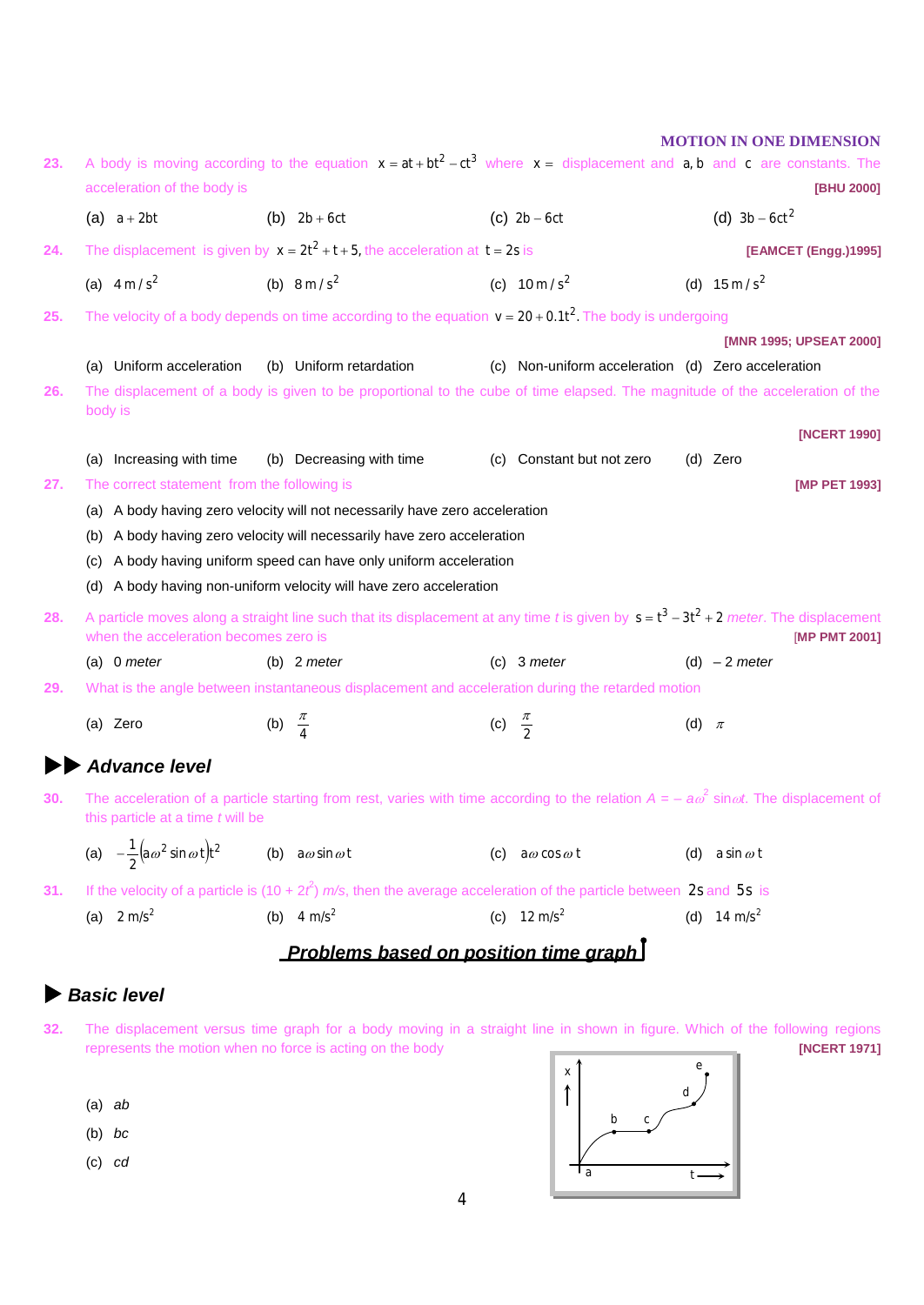### (d) *de*

**33.** A car dealcelerates at a constant rate during a period commencing at *t* = 0. Which of the displacement time graphs represents the displacement of the car



- **36.** The graph between the displacement *x* and time *t* for a particle moving in a straight line is shown in figure. During the interval *OA, AB, BC* and *CD,* the acceleration of the particle is **[CPMT 1986]**
	- *OA AB BC CD*
	- $(a) + 0$
	- $(b) 0 + 0$
	- $(c) + 0$
	- $(d) 0 0$

### **37.** The *x–t* graph in figure represents

- (a) Constant velocity
- (b) Velocity of the body continuously changing
- (c) Instantaneous velocity
- (d) The body travels with constant speed upto time <sup>1</sup> *t* and then stops





# *Problems based on velocity time graph*

*Basic level*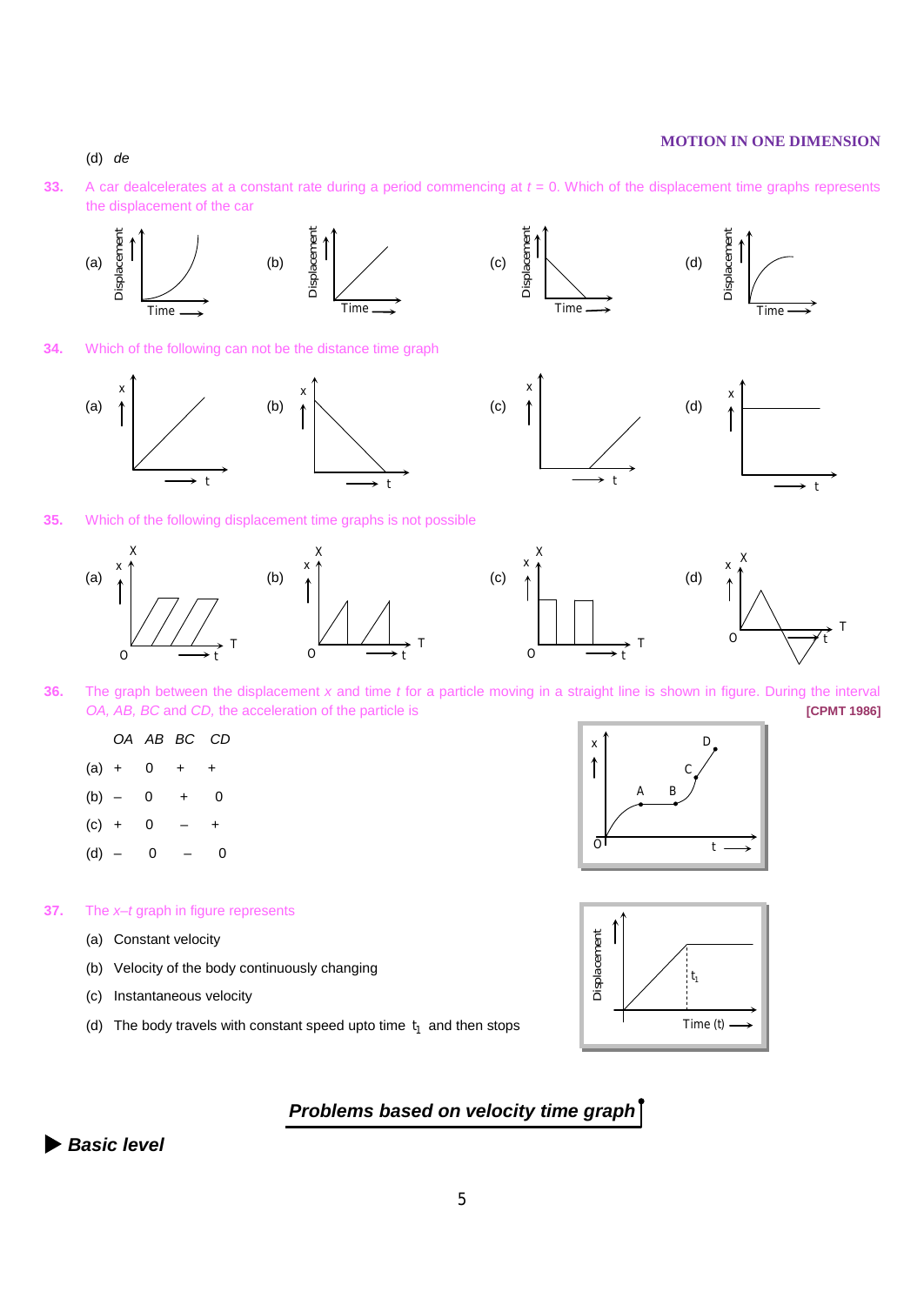**38.** An object is moving with a uniform acceleration which is parallel to its instantaneous direction of motion. The displacement (*s*) –velocity (*v*) graph of this object is **[SCRA 1998; DCE 2000]**



- **39.** The variation of velocity of a particle with time moving along a straight line is illustrated in the following figure. The distance travelled by the particle in four seconds is
	- (a) 60 *m*
	- (b) 55 *m*
	- (c) 25 *m*
	- (d) 30 *m*
- **40.** A car accelerates from rest at a constant rate  $\alpha$  for some time, after which it decelerates at a constant rate  $\beta$  and comes to rest. If the total time elapsed in *t,* then the maximum velocity acquired by the car is

velocity (*m/s*)

relocity (m/s)

 $1<sup>1</sup>$ 20

30

0 1 2 3 4

Time in second

(a) 
$$
\left(\frac{\alpha^2 + \beta^2}{\alpha \beta}\right)
$$
t (b)  $\left(\frac{\alpha^2 - \beta^2}{\alpha \beta}\right)$ t (c)  $\frac{(\alpha + \beta)t}{\alpha \beta}$  (d)  $\frac{\alpha \beta t}{\alpha + \beta}$ 

**41.** A rocket is projected vertically upwards, whose velocity-time graph is shown in fig. The maximum height reached by the rocket is



6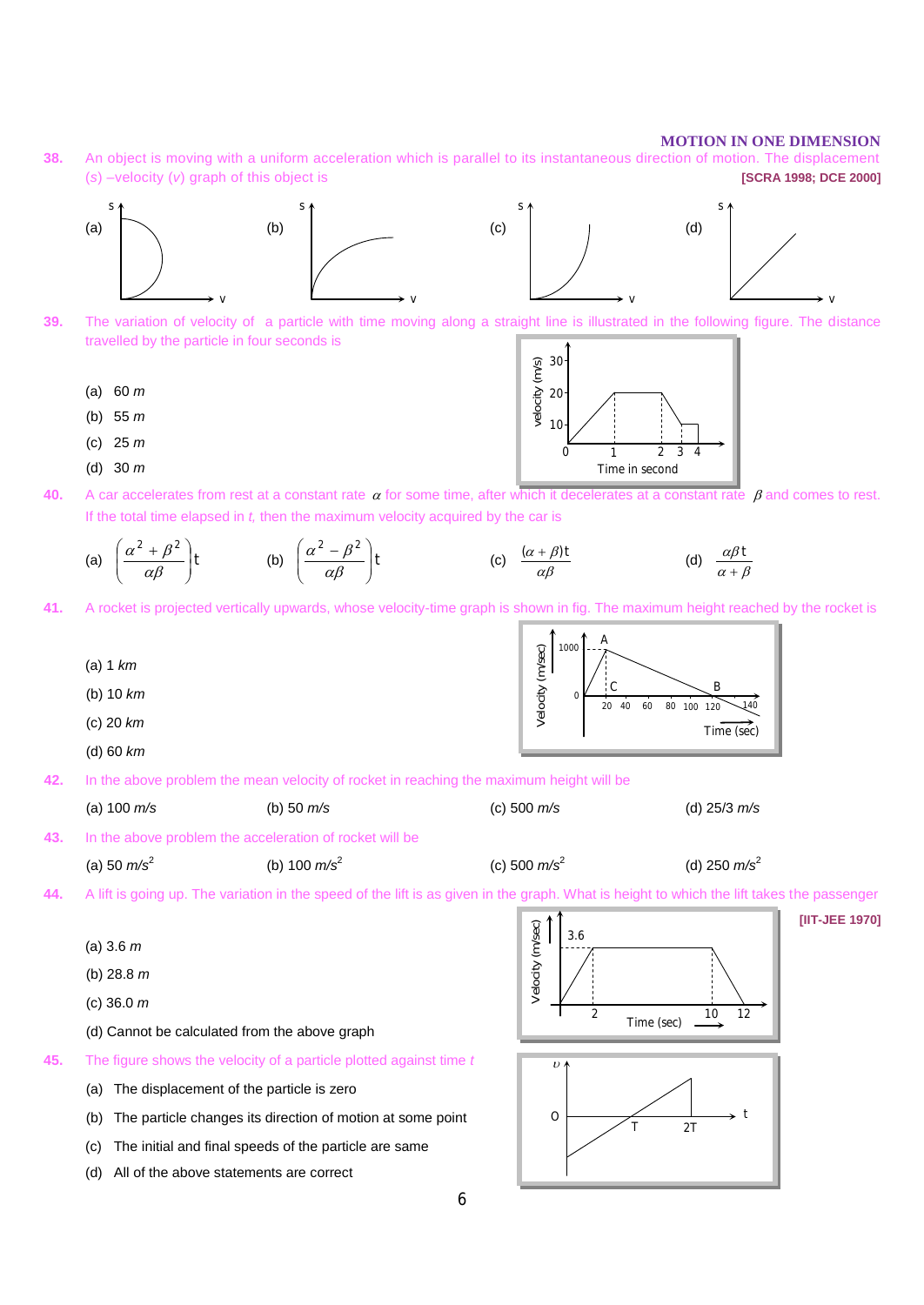**46.** The v-t plot of a moving object is shown in the figure. The average velocity of the object during the first 10 seconds is



# *Advance level*

**48.** A particle starts from rest, accelerates at 2  $m/s^2$  for 10*s* and then goes for constant speed for 30*s* and then decelerates at 4  $m/s^2$ till it stops. What is the distance travelled by it **[DCE 2001; AIIMS 2002]**

(a) 750 *m* (b) 800 *m* (c) 700 *m* (d) 850 *m*

**49.** The graph below shows the velocity versus time graph for a body



Which of the following graphs represents the corresponding acceleration versus time graphs



**50.** The acceleration-time graph for a body is shown in the following graph. Which of the following graphs would probably represent the velocity of the body plotted against time

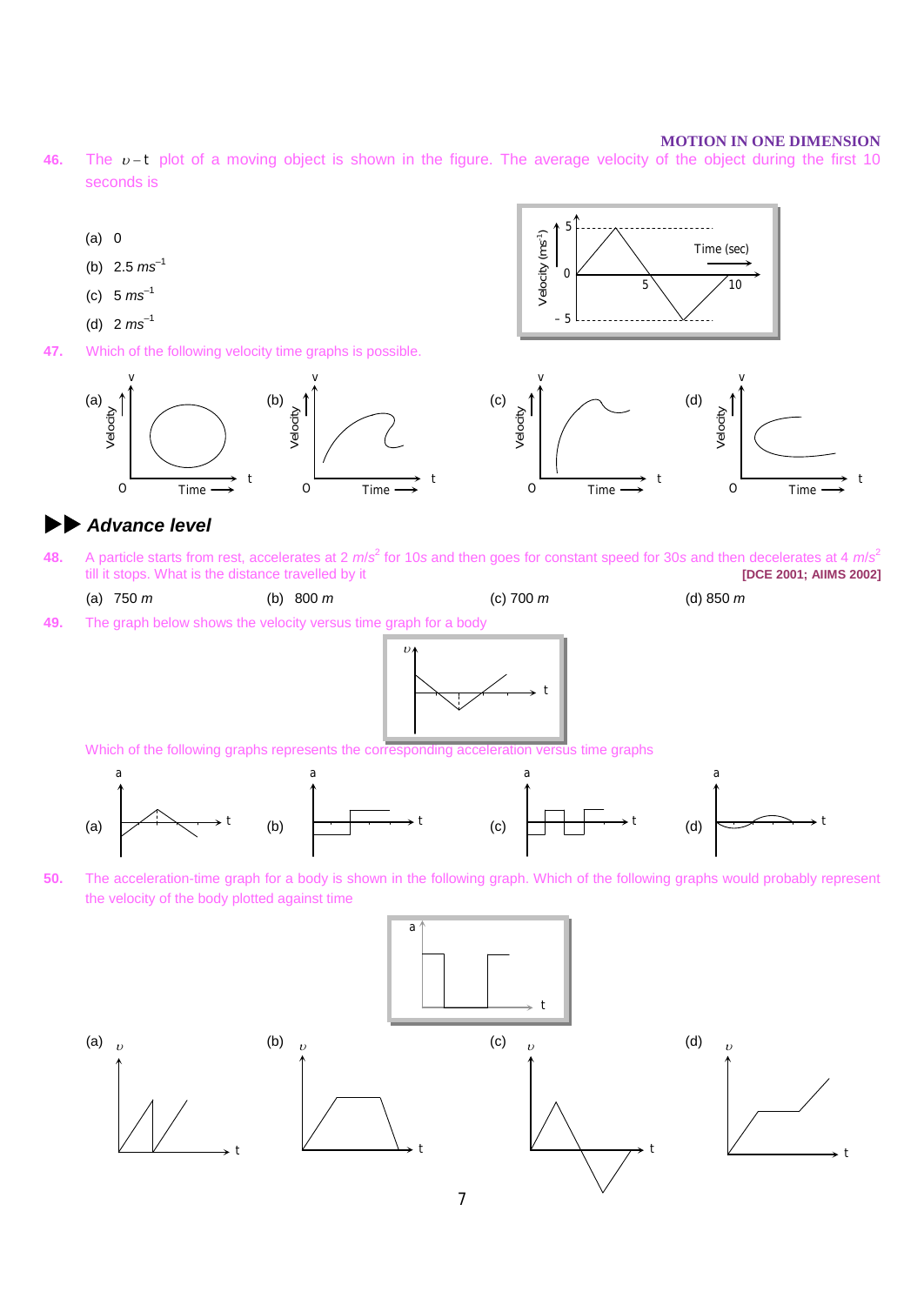**51.** A particle is moving in such a way that its displacement is related with time by the equation  $x = (10 - 4t + 6t^2)$  *m*. The diagram showing variation of velocity of particle with time is

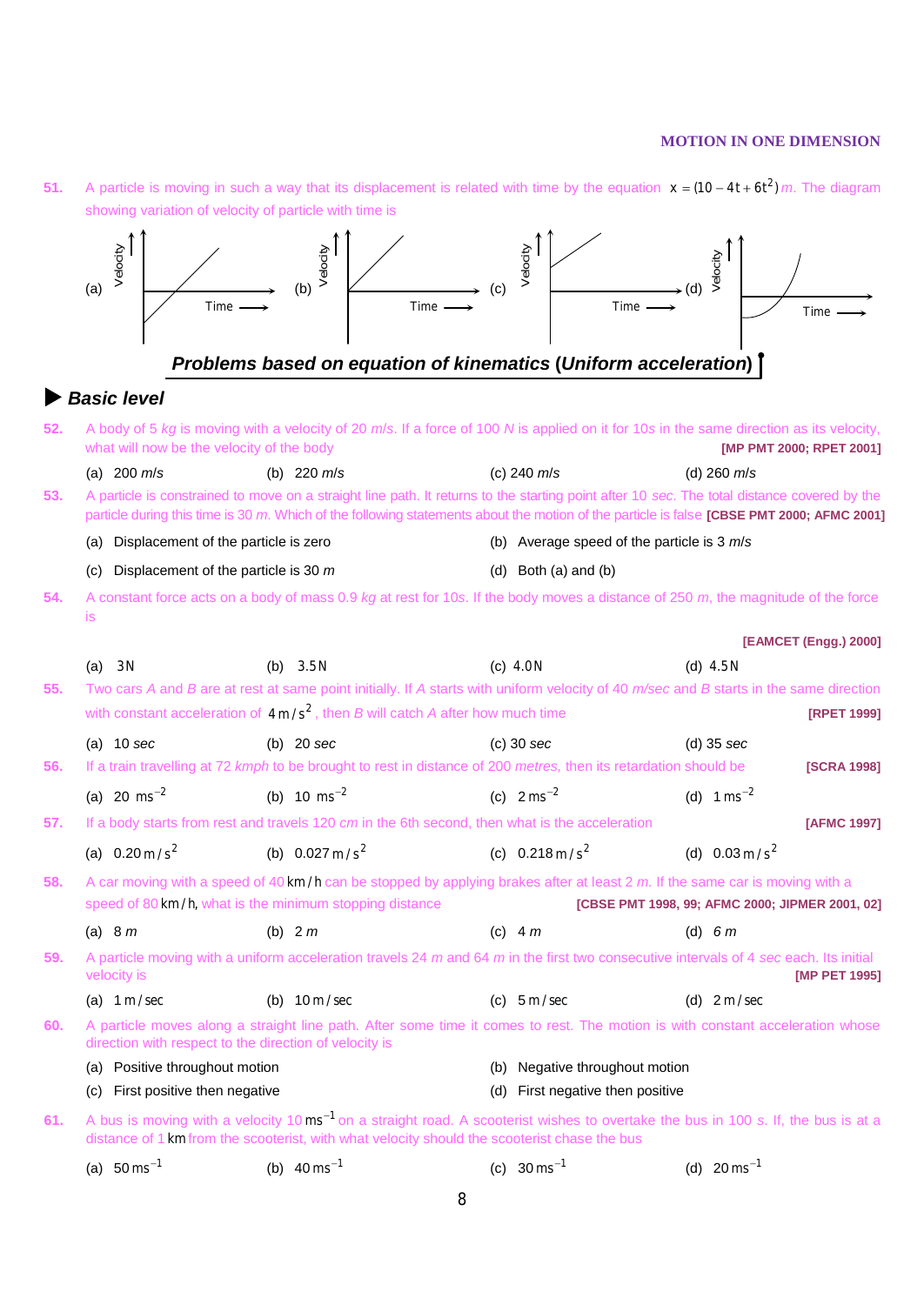| 62. | initial velocity is                                             | The velocity acquired by a body moving with uniform acceleration is $30 \text{ ms}^{-1}$ in 2 seconds and 60 ms <sup>-1</sup> in four seconds. The                                                                    |                                                                 |                          |
|-----|-----------------------------------------------------------------|-----------------------------------------------------------------------------------------------------------------------------------------------------------------------------------------------------------------------|-----------------------------------------------------------------|--------------------------|
|     | (a) $4 \text{ ms}^{-1}$                                         | (b) $0 \text{ ms}^{-1}$                                                                                                                                                                                               | (c) $2 \text{ ms}^{-1}$                                         | (d) $10 \text{ ms}^{-1}$ |
| 63. |                                                                 | An engine of a train moving with uniform acceleration passes an electric pole with velocity u and the last compartment with<br>velocity v. The middle point of the train passes past the same pole with a velocity of |                                                                 |                          |
|     | (a) $\sqrt{\frac{v^2 - u^2}{v^2}}$                              | (b) $\sqrt{\frac{v^2 + u^2}{v^2}}$                                                                                                                                                                                    | (c) $\frac{u^2 + v^2}{2}$                                       | (d) $\frac{u+v}{2}$      |
| 64. | and Q then speed of O will be                                   | A uniformly accelerated body passes two points P and Q with speeds of 10 m/s and 20 m/s respectively. If O is mid-point of P                                                                                          |                                                                 |                          |
|     | (a) $15.0 \text{ m/s}$                                          | (b) $15.8 \text{ m/s}$                                                                                                                                                                                                | (c) $16.5 \text{ m/s}$                                          | (d) $14.2 \text{ m/s}$   |
| 65. |                                                                 | A particle starts from rest and moving with constant acceleration covers a distance $x_1$ in the 3rd second and $x_2$ in the 5th                                                                                      |                                                                 |                          |
|     | second. The ratio $x_1 / x_2 =$                                 |                                                                                                                                                                                                                       |                                                                 |                          |
|     | (a) 3/5                                                         | (b) $5/9$                                                                                                                                                                                                             | $(c)$ 9/25                                                      | $(d)$ 25/81              |
| 66. |                                                                 | A particle starts moving along a straight line path with a velocity 10 ms <sup>-1</sup> . After 5 seconds, the distance of the particle from the                                                                      |                                                                 |                          |
|     |                                                                 | starting point is 50 m. Which of the following statements about the nature of motion of the particle are correct?                                                                                                     |                                                                 |                          |
|     | L.<br>Ш.                                                        | The motion may be with constant acceleration.<br>The motion is continuously with constant velocity.                                                                                                                   |                                                                 |                          |
|     | The motion is continuously retarded<br>Ш.                       |                                                                                                                                                                                                                       |                                                                 |                          |
|     |                                                                 | IV. The motion may be first accelerated and then retarded                                                                                                                                                             |                                                                 |                          |
|     | $(a)$ I, III                                                    | $(b)$ II, IV                                                                                                                                                                                                          | $(c)$ I, II                                                     | $(d)$ III, IV            |
| 67. |                                                                 | A bullet moving with a velocity of 200 cm/s penetrates a wooden block and comes to rest after traversing 4 cm inside it. What<br>velocity is needed for travelling distance of 9 cm in same block                     |                                                                 |                          |
|     | (a) $100 \, \text{cm/s}$                                        | (b) $136.2 \text{ cm/s}$                                                                                                                                                                                              | $300 \text{ cm/s}$<br>(c)                                       | (d) $250 \, \text{cm/s}$ |
|     | <b>Advance level</b>                                            |                                                                                                                                                                                                                       |                                                                 |                          |
| 68. |                                                                 | A point moves with uniform acceleration and $v_1$ , $v_2$ and $v_3$ denote the average velocities in the three successive intervals of time                                                                           |                                                                 |                          |
|     |                                                                 | $t1, t2$ and $t3$ . Which of the following relations is correct                                                                                                                                                       |                                                                 | [NCERT 1982]             |
|     | (a) $(v_1 - v_2)$ : $(v_2 - v_3) = (t_1 - t_2)$ : $(t_2 + t_3)$ |                                                                                                                                                                                                                       | (b) $(v_1 - v_2)$ : $(v_2 - v_3) = (t_1 + t_2)$ : $(t_2 + t_3)$ |                          |
|     | (c) $(v_1 - v_2)$ : $(v_2 - v_3) = (t_1 - t_2)$ : $(t_1 - t_3)$ |                                                                                                                                                                                                                       | (d) $(v_1 - v_2)$ : $(v_2 - v_3) = (t_1 - t_2)$ : $(t_2 - t_3)$ |                          |
| 69. |                                                                 | A body is moving from rest under constant acceleration and let $S_1$ be the displacement in the first ( $p-1$ ) sec and $S_2$ be the                                                                                  |                                                                 |                          |
|     |                                                                 | displacement in the first p sec. The displacement in $(p^2 - p + 1)$ <sup>th</sup> sec will be                                                                                                                        |                                                                 |                          |
|     | (a) $S_1 + S_2$                                                 | (b) $S_1S_2$                                                                                                                                                                                                          | (c) $S_1 - S_2$                                                 | (d) $S_1/S_2$            |
| 70. |                                                                 | A thief is running away on a straight road in jeep moving with a speed of 9 ms <sup>-1</sup> . A police man chases him on a motor cycle                                                                               |                                                                 |                          |
|     |                                                                 |                                                                                                                                                                                                                       |                                                                 |                          |
|     | the police to catch the thief                                   | moving at a speed of $10 \text{ ms}^{-1}$ . If the instantaneous separation of the jeep from the motorcycle is 100 m, how long will it take for                                                                       |                                                                 |                          |
|     | $(a)$ 1 s                                                       | (b) $19s$                                                                                                                                                                                                             | (c) 90 s                                                        | $(d)$ 100 s              |
| 71. |                                                                 | A car A is travelling on a straight level road with a uniform speed of 60 km/h. It is followed by another car B which is moving with                                                                                  |                                                                 |                          |
|     | time will $B$ catch up with $A$                                 | a speed of 70 km/h. When the distance between them is 2.5 km, the car B is given a deceleration of 20 km/h <sup>2</sup> . After how much                                                                              |                                                                 |                          |
|     | (a) 1 $hr$                                                      | (b) $1/2$ hr                                                                                                                                                                                                          | (c) $1/4 hr$                                                    | (d) $1/8$ hr             |
| 72. |                                                                 | Two cars A and B are travelling in the same the direction with velocities $v_1$ and $v_2$ ( $v_1 > v_2$ ). When the car A is at a distance d                                                                          |                                                                 |                          |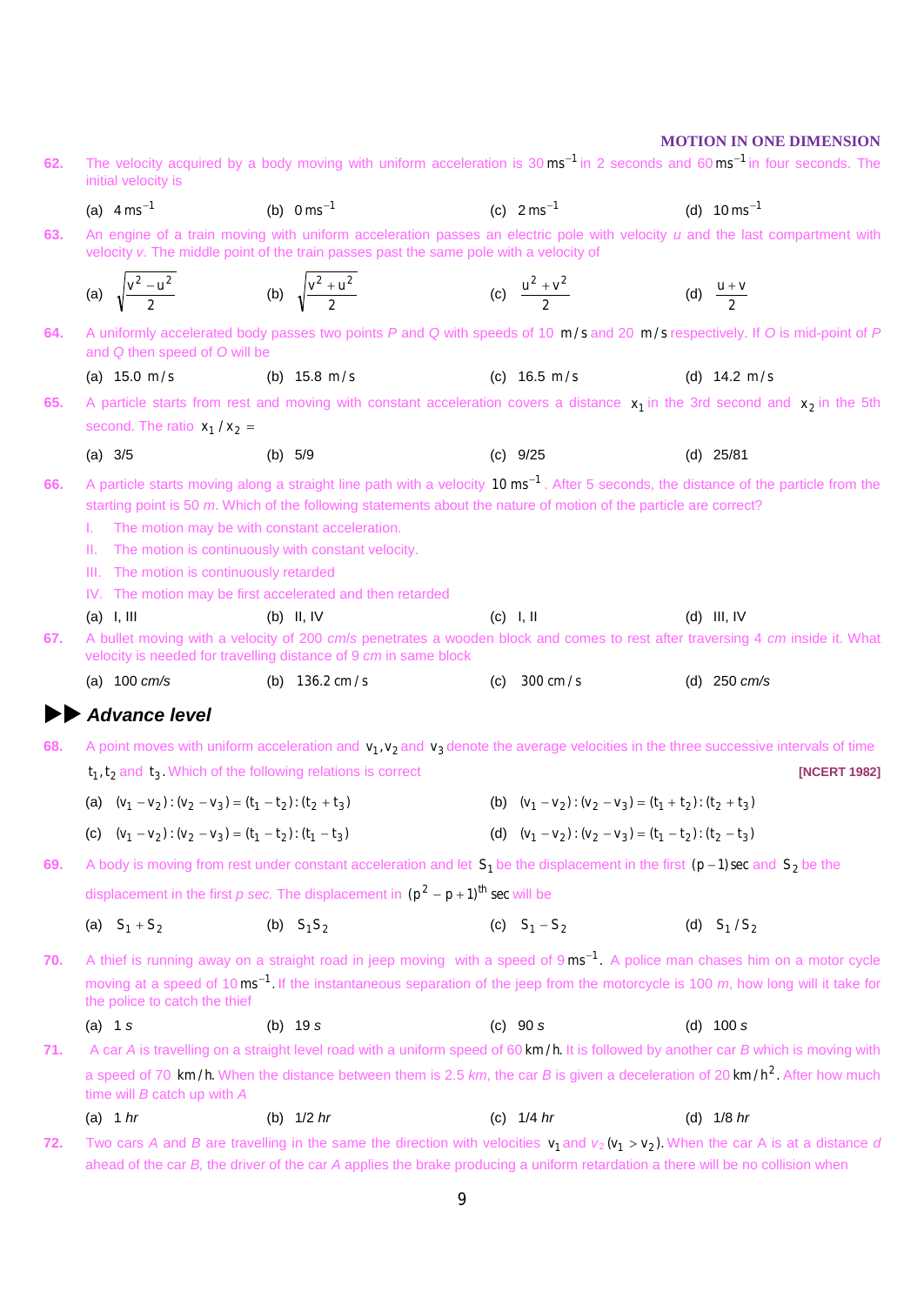|     |                                                                         |                                                                     |                                                                                                                                                                                                                                                                                                      | <b>MOTION IN ONE DIMENSION</b>           |
|-----|-------------------------------------------------------------------------|---------------------------------------------------------------------|------------------------------------------------------------------------------------------------------------------------------------------------------------------------------------------------------------------------------------------------------------------------------------------------------|------------------------------------------|
|     | (a) $d < \frac{(v_1 - v_2)^2}{2a}$ (b) $d < \frac{(v_1^2 - v_2^2)}{2a}$ |                                                                     | (c) $d > \frac{(v_1 - v_2)^2}{2a}$<br>(d) $d > \frac{v_1^2 - v_2^2}{2a}$                                                                                                                                                                                                                             |                                          |
| 73. | covered by the body in 4 <sup>th</sup> second of motion                 |                                                                     | The displacement x of a particle in time t is given by $10t^2 - 4t - x = 0$ . Where x is in metre and t in second. The distance                                                                                                                                                                      |                                          |
|     | (a) 31 $m$                                                              | (b) 39.5 $m$                                                        | (c) 66 $m$                                                                                                                                                                                                                                                                                           | (d) $75 m$                               |
| 74. |                                                                         | an additional distance S, its speed would become                    | The speed of a body moving with uniform acceleration is u. This speed is doubled while covering a distance S. When it covers                                                                                                                                                                         |                                          |
|     | (a) $\sqrt{3}$ u                                                        | (b) $\sqrt{5}$ u                                                    | (c) $\sqrt{11}$ u                                                                                                                                                                                                                                                                                    | (d) $\sqrt{7}$ u                         |
| 75. | to pass each other will be                                              |                                                                     | Two trains one of length 100 $m$ and another of length 125 $m$ , are moving in mutually opposite directions along parallel lines,<br>meet each other, each with speed $10 \text{ m/s}$ . If their acceleration are $0.3 \text{ m/s}^2$ and $0.2 \text{ m/s}^2$ respectively, then the time they take |                                          |
|     | (a) $5s$                                                                | (b) $10 s$                                                          | $(c)$ 15 s                                                                                                                                                                                                                                                                                           | (d) $20 s$                               |
| 76. | correct relation is                                                     |                                                                     | If the distances covered by an accelerated body during the $l^{th}$ , $m^{th}$ and $n^{th}$ seconds are a, b and c respectively, then the                                                                                                                                                            |                                          |
|     | (a) $a(m-n)+b(n-l)+c(l-m)=0$                                            |                                                                     | (b) $l(b+c) + m(c+a) + n(a+b) = 0$                                                                                                                                                                                                                                                                   |                                          |
|     | (c) $al + bm + cn = 0$                                                  |                                                                     | (d) None of these is true                                                                                                                                                                                                                                                                            |                                          |
| 77. |                                                                         |                                                                     | Two trains, one travelling at 90 m/s and the other travelling at 120 m/s, are moving towards each other on the same track. When                                                                                                                                                                      |                                          |
|     | distance travelled by the first train is.                               |                                                                     | they are 11 km apart, both drivers simultaneously apply brakes. If the brakes decelerate each train at the rate of $3 \text{ m/s}^2$ , then the                                                                                                                                                      |                                          |
|     | (a) $1350 \; m$                                                         | (b) $2400 \; m$                                                     | (c) $4740 m$                                                                                                                                                                                                                                                                                         | (d) $8870 m$                             |
| 78. |                                                                         | In the above problem, the distance travelled by the second train is |                                                                                                                                                                                                                                                                                                      |                                          |
|     | (a) $1350 \; m$                                                         | (b) $2400 \; m$                                                     | (c) $3740 \; m$                                                                                                                                                                                                                                                                                      | (d) $8870 m$                             |
| 79. |                                                                         | In the above problem whether a collision will take place or not     |                                                                                                                                                                                                                                                                                                      |                                          |
|     | (a) Collision will take place                                           |                                                                     | (b) There shall be no collision                                                                                                                                                                                                                                                                      |                                          |
|     | (c) Collision may not take place                                        |                                                                     | None of these<br>(d)                                                                                                                                                                                                                                                                                 |                                          |
| 80. | is                                                                      |                                                                     | A body starts from rest with uniform acceleration. If its velocity after n second is $v$ , then its displacement in the last two seconds                                                                                                                                                             |                                          |
|     | (a) $\frac{2\nu(n+1)}{n}$<br>n                                          | (b) $\frac{\nu(n+1)}{2}$                                            | (c) $\frac{\nu(n-1)}{2}$                                                                                                                                                                                                                                                                             | (d) $\frac{2\nu(n-1)}{2}$<br>n           |
| 81. |                                                                         |                                                                     | Two particles move in a straight line towards each other with initial velocities $v_1$ and $v_2$ and retardation $a_1$ and $a_2$ towards each                                                                                                                                                        |                                          |
|     |                                                                         |                                                                     | other. The maximum initial separation between the two particles so that they may meet must be                                                                                                                                                                                                        |                                          |
|     | (a) $\frac{(v_1+v_2)}{2(a_1+a_2)}$                                      | (b) $\frac{(v_1 + v_2)^2}{2(a_1 + a_2)}$                            | (c) $\frac{(v_1 + v_2)}{2a_1 a_2}$                                                                                                                                                                                                                                                                   | (d) $\frac{(v_1 + v_2)}{2(a_1 + a_2)^2}$ |
| 82. |                                                                         |                                                                     | A point starts moving in a straight line with a certain acceleration. At a time t after beginning of motion the acceleration suddenly<br>becomes retardation of the same value. The time in which the point returns to the initial point is                                                          |                                          |
|     | (a) $\sqrt{2}t$                                                         |                                                                     | (b) $(2+\sqrt{2})t$                                                                                                                                                                                                                                                                                  |                                          |
|     | (c)                                                                     |                                                                     | (d) Cannot be predicted unless acceleration is given                                                                                                                                                                                                                                                 |                                          |
| 83. |                                                                         |                                                                     | A particle is moving in a straight line and passes through a point O with a velocity of $6 \text{ ms}^{-1}$ . The particle moves with a constant                                                                                                                                                     |                                          |

retardation of 2 ms<sup>-2</sup> for 4 s and there after moves with constant velocity. How long after leaving O does the particle return to *O*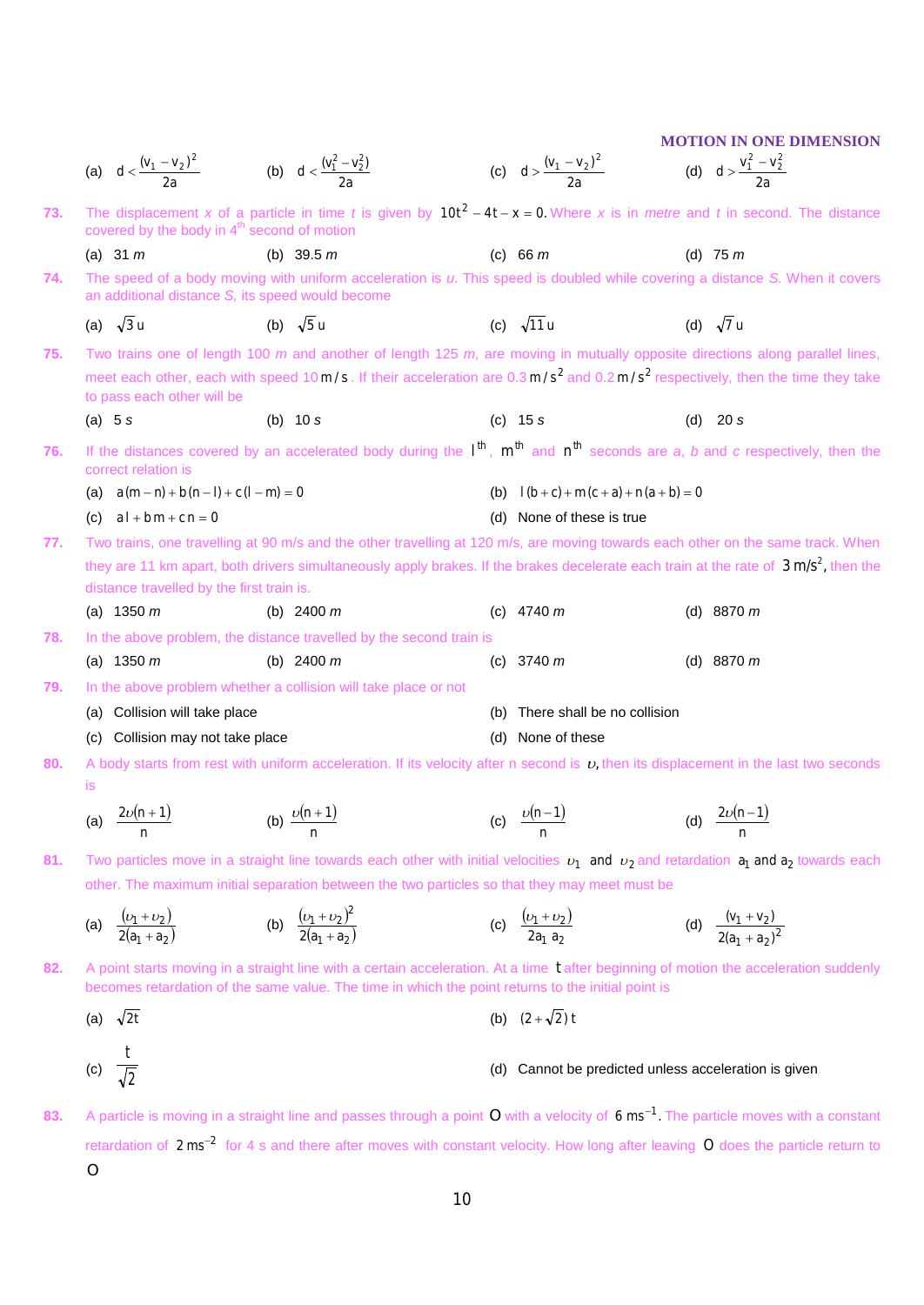|     | $(a)$ 3s                                          | $(b)$ 8s                                                                                                                                       | (c) Never                           | <b>MOTION IN ONE DIMENSION</b><br>$(d)$ 4s              |
|-----|---------------------------------------------------|------------------------------------------------------------------------------------------------------------------------------------------------|-------------------------------------|---------------------------------------------------------|
| 84. |                                                   | A bird flies for 4 s with a velocity of $\vert t-2\vert m/s$ in a straight line, where $t=$ time it seconds. It covers a distance of           |                                     |                                                         |
|     | (a) $2m$                                          | (b) $4m$                                                                                                                                       | $(c)$ 6 m                           | (d) $8m$                                                |
|     |                                                   | Problems based on equation of kinematics (variable acceleration) [                                                                             |                                     |                                                         |
|     | <b>Basic level</b>                                |                                                                                                                                                |                                     |                                                         |
|     |                                                   |                                                                                                                                                |                                     |                                                         |
| 85. |                                                   | A particle, initially at rest, starts moving in a straight line with an acceleration $a = 6t + 4 m/s^2$ . The distance covered by it in 3 s is |                                     |                                                         |
|     | (a) $30 \, m$                                     | (b) 60 $m$                                                                                                                                     | (c) $45 m$                          | (d) $15 m$                                              |
| 86. |                                                   | The Initial velocity of a particle is $u(at t = 0)$ and the acceleration f is given by $at$ . Which of the following relation is valid         |                                     |                                                         |
|     | (a) $v = u + a t^2$ (b) $v = u + a \frac{t^2}{2}$ |                                                                                                                                                | (c) $v = u + a t$                   | (d) $v = u$                                             |
|     | <b>Advance level</b>                              |                                                                                                                                                |                                     |                                                         |
| 87. | will be                                           | The velocity of a particle is dependent on the time as $v = k(t-1)$ where $k = 2$ m/s <sup>2</sup> the distance covered in first three seconds |                                     |                                                         |
|     | (a) $18 \, m$                                     | (b) $5m$                                                                                                                                       | (c) $3m$                            | (d) 6 $m$                                               |
| 88. |                                                   | A particle is projected with velocity $v_0$ along $x - axis$ . The deceleration on the particle is proportional to the square of the           |                                     |                                                         |
|     |                                                   | distance from the origin i.e., $a = \alpha x^2$ . The distance at which the particle stops is                                                  |                                     |                                                         |
|     |                                                   |                                                                                                                                                |                                     |                                                         |
|     | (a) $\sqrt{\frac{3v_0}{2\alpha}}$                 | (b) $\left(\frac{3v_0}{2\alpha}\right)^{\frac{1}{3}}$                                                                                          | (c) $\sqrt{\frac{3v_0^2}{2\alpha}}$ | (d) $\left(\frac{3v_0^2}{2\alpha}\right)^{\frac{1}{3}}$ |
|     |                                                   | Problems based on motion under gravity                                                                                                         |                                     |                                                         |
|     | <b>Basic level</b>                                |                                                                                                                                                |                                     |                                                         |
| 89. |                                                   | The acceleration due to gravity on the planet A is 9 times the acceleration due to gravity on planet B. A man jumps to a height of             |                                     |                                                         |
|     |                                                   | 2m on the surface of A. What is the height of jump by the same person on the planet B                                                          |                                     | <b>[CBSE PMT 2003]</b>                                  |
|     | 18m<br>(a)                                        | (b) $6m$                                                                                                                                       | (c) $\frac{2}{3}$ m                 | (d) $\frac{2}{9}$ m                                     |
| 90. |                                                   | Two balls are dropped from heights h and 2h respectively from the earth surface. The ratio of time of these balls to reach the                 |                                     |                                                         |
|     | earth is                                          |                                                                                                                                                |                                     | [CPMT 2003]                                             |
|     |                                                   |                                                                                                                                                |                                     |                                                         |
|     |                                                   |                                                                                                                                                |                                     |                                                         |
|     | (a) $1:\sqrt{2}$                                  | (b) $\sqrt{2}$ : 1                                                                                                                             | (c) $2:1$                           | (d) $1:4$                                               |
| 91. | $g = 10m/s^2$                                     | A body falling from a high Minaret travels 40 meters in the last 2 seconds of its fall to ground. Height of Minaret in meters is (take         |                                     | [MP PMT 2002]                                           |
|     | (a) 60                                            | (b) $45$                                                                                                                                       | (c) 80                              | (d) 50                                                  |
| 92. |                                                   | A cricket ball is thrown up with a speed of 19.6 $ms^{-1}$ . The maximum height it can reach is                                                |                                     | [Kerala PMT 2002]                                       |
|     | (a) $9.8 m$                                       | (b) $19.6 m$                                                                                                                                   | (c) 29.4 $m$                        | (d) 39.2 $m$                                            |
| 93. |                                                   | A ball is dropped from top of a tower of 100m height. Simultaneously another ball was thrown upward from bottom of the tower                   |                                     |                                                         |
|     | $(a)$ 1s                                          | with a speed of 50 m/s ( $g = 10m/s2$ ). They will cross each other after<br>$(b)$ 2s                                                          | $(c)$ 3s                            | $(d)$ 4s                                                |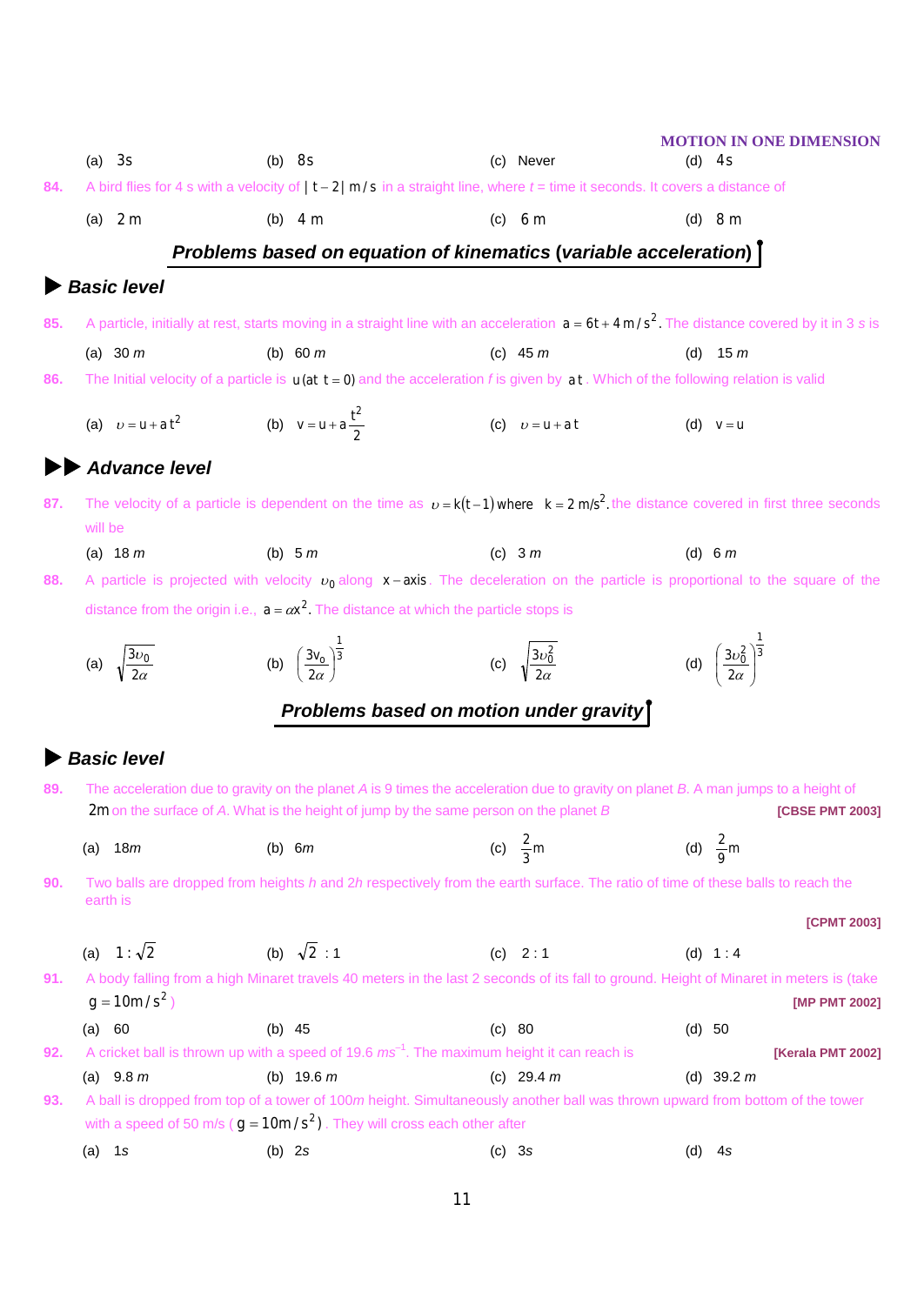**MOTION IN ONE DIMENSION 94.** From the top of a tower, a particle is thrown vertically down wards with a velocity of 10 *m/s*. The ratio of the distances covered by it in the 3<sup>rd</sup> and 2<sup>nd</sup> seconds of the motion is (Take  $g = 10 \text{ m/s}^2$ ) (a) 5: 7 (b) 7 : 5 (c) 3 : 6 (d) 6 : 3 ) **[AIIMS 2000; CBSE PMT 2002] 95.** Three different objects of masses  $m_1, m_2$  and  $m_3$  are allowed to fall from rest and from the same point '*O*' along three different frictionless paths. The speeds of the three objects, on reaching the ground, will be in the ratio of **[AIIMS 2002]** (a)  $m_1 : m_2 : m_3$  (b)  $m_1 : 2m_2 : 3m_3$  (c) 1 : 1 : 1  $n_1$   $m_2$   $m_3$  $\frac{1}{2}$ : $\frac{1}{2}$ : $\frac{1}{2}$  $m_1$   $m_2$   $m$ **96.** A particle when thrown, moves such that it passes from same height at 2 and 10*s*, the height is **[UPSEAT 2001]** (a) *g* (b) 2*g* (c) 5 *g* (d) 8 *g* **97.** A man throws a ball vertically upward and it rises through 20 m and returns to his hands. What was the initial velocity (u) of the ball and for how much time **(T)** it remains in the air  $[g = 10m/s^2]$ (a)  $u = 10$  m/s,  $T = 2s$  (b)  $u = 10$  m/s,  $T = 4s$  (c)  $u = 20$  m/s,  $T = 2s$  (d)  $u = 20$  m/s,  $T = 4s$ 98. A balloon starts rising from the ground with an acceleration of 1.25  $m/s^2$  after 8*s*, a stone is released from the balloon. The stone will ( $g = 10$   $m/s^2$ (a) Reach the ground in 4 *second* **by a set of the ground in 4** *second* **by the second conducts** (b) Begin to move down after being released (c) Have a displacement of 50 *m* (d) Cover a distance of 40 *m* in reaching the ground ) **[KCET (Engg.) 2001] 99.** A body thrown vertically upwards with an initial velocity *u* reaches maximum height in 6 seconds. The ratio of the distances travelled by the body in the first second and the seventh second is (a) 1:1 (b) 11:1 (c) 1:2 (d) 1:11 **100.** Time taken by an object to reach the height of  $h_1$  and  $h_2$  is respectively  $t_1$  and  $t_2$  then the ratio of  $t_1$ *t* to 2*t* is **[RPMT 1999]** (a)  $h_1 : h_2$  (b)  $\sqrt{h_1} : \sqrt{h_2}$  (c)  $h_1 : 2h_2$ **101.** The time taken by a block of wood (initially at rest) to slide down a smooth inclined plane 9.8 m long (angle of inclination is 30<sup>°</sup>) (d)  $2h_1 : h_2$ is **[JIPMER 1999]** (a)  $\frac{1}{2}$  sec  $\frac{1}{6}$  sec (b) 2 *sec* (c) 4 *sec* (d) 1 *sec* **102.** A stone is thrown with an initial speed of 4.9 m/s from a bridge in vertically upward direction. It falls down in water after 2 sec.<br> **[AFMC 1999]** [AFMC 1999] The height of the bridge is (a) 4.9 *m* (b) 9.8 *m* (c) 19.8 *m* (d) 24.7 *m* **103.** A ball is dropped downwards. After 1 second another ball is dropped downwards from the same point. What is the distance between them after 3 seconds (a) 25 *m* (b) 20 *m* (c) 50 *m* (d) 9.8 *m* **104.** A body dropped from a height *h* with an initial speed zero, strikes the ground with a velocity 3 *km h*./ Another body of same mass is dropped from the same height *h* with an initial speed -**u'= 4 km/h.** Find the final velocity of second body with which it strikes the ground **[CBSE PMT 1996; KCET 2002]** (a) 3 *km* / *h* (b) 4 *km* / *h* (c) 5 *km* / *h* (d) 12 *km* / *h* **105.** A body is projected up with a speed '*u*' and the time taken by it is *T* to reach the maximum height *H.* Pick out the correct statement **[EAMCET (Engg.) 1995]** (a) It reaches *H* 2/ in *T* 2/ *sec* (b) It acquires velocity *u* 2/ in *T* 2/ sec (c) Its velocity is  $u/2$  at  $H/2$  (d) Same velocity at 2*T* **106.** *P*, *Q* and *R* are three balloons ascending with velocities *U*, 4*U* and 8*U* respectively. If stones of the same mass be dropped from each, when they are at the same height, then **[ISM Dhanbad 1994]**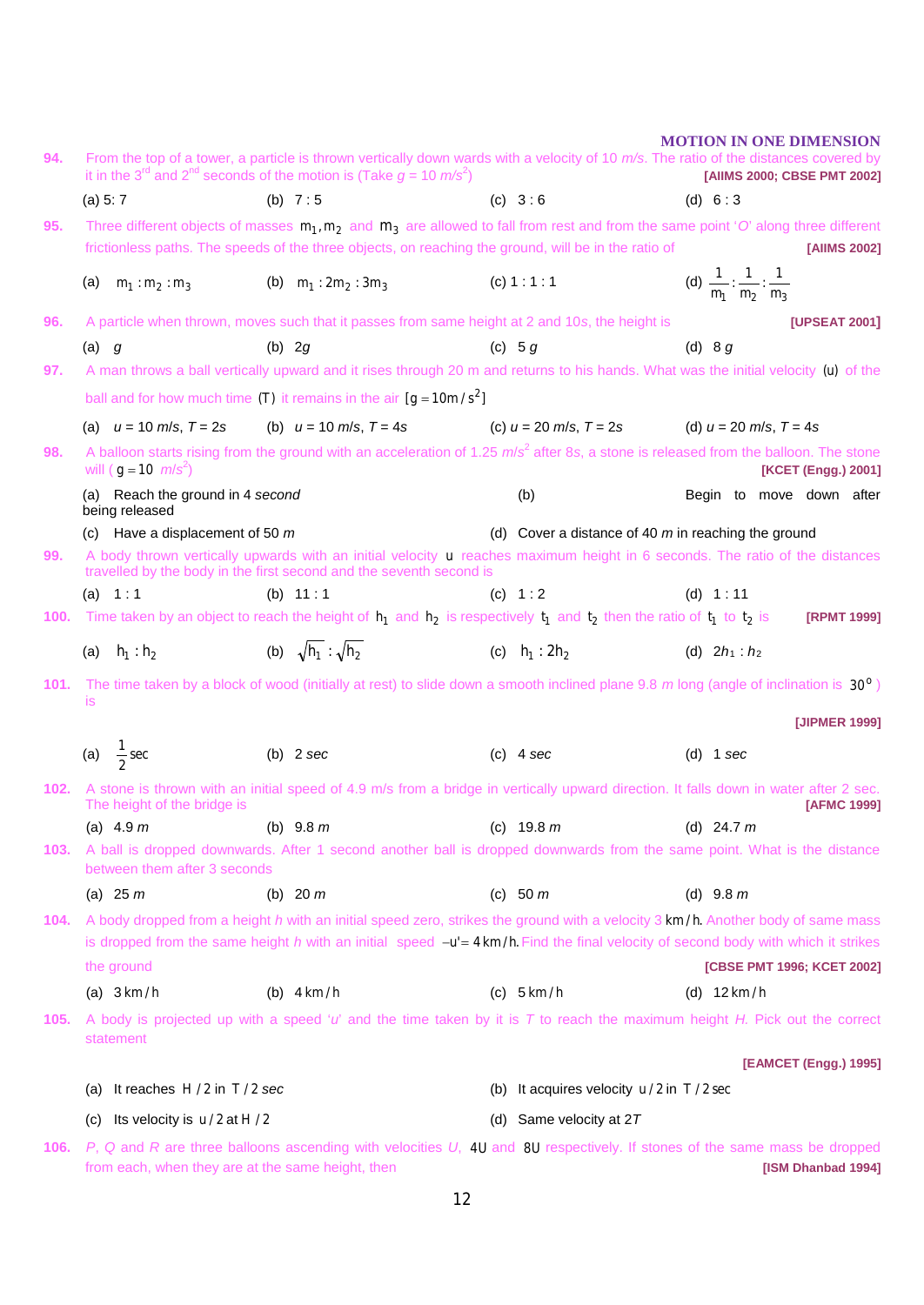## **107.** A particle is dropped vertically from rest from a height. The time taken by it to fall through successive distances of 1*m* each will then be (a) All equal, being equal to  $\sqrt{2/g}$  second (b) In the ratio of square roots of the integers 1, 2, 3, …. (c) In the ratio of the difference in the square roots of the integers *i.e.*  $\sqrt{1}$ ,  $(\sqrt{2}-\sqrt{1})$ ,  $(\sqrt{3}-\sqrt{2})$ ,  $(\sqrt{4}-\sqrt{3})$  ....... (d) In the ratio of the reciprocal of the square roots of the integers *i.e.* 4  $\frac{1}{\sqrt{1}}$ 3  $\frac{1}{\sqrt{1}}$ 2  $\frac{1}{\sqrt{1}}$ 1 1 108. A rocket is fired upward from the earth's surface such that it creates an acceleration of 19.6m/sec<sup>2</sup>. If after 5 sec its engine is switched off, the maximum height of the rocket from earth's surface would be (a) 245 *m* (b) 490 *m* (c) 980 *m* (d) 735 *m* **109.** A man in a balloon rising vertically with an acceleration of 4.9 m/sec<sup>2</sup> releases a ball 2 *sec* after the balloon is let go from the ground. The greatest height above the ground reached by the ball is  $(g = 9.8 \text{ m/sec}^2)$  **[MNR 1986]** (a) 14.7 *m* (b) 19.6 *m* (c) 9.8 *m* (d) 24.5 *m*  **110.** A body is slipping from an inclined plane of height *h* and length *l.* If the angle of inclination is θ, the time taken by the body to come from the top to the bottom of this inclined plane is (a)  $\sqrt{\frac{m}{g}}$  $\frac{2h}{g}$  (b)  $\sqrt{\frac{2l}{g}}$  $\frac{2l}{g}$  (c)  $\frac{1}{\sin \theta} \sqrt{\frac{2l}{g}}$ 2*h* sin 1  $\theta \sqrt{\frac{2h}{g}}$  (d)  $\sin \theta \sqrt{\frac{2h}{g}}$ **111.** A frictionless wire *AB* is fixed on a sphere of radius *R.* A very small spherical ball slips on this wire. The time taken by this ball to slip from *A* to *B* is (a)  $\frac{1}{g} \frac{\cos \theta}{\cos \theta}$ 2 *g gR* (b)  $2\sqrt{gR} \cdot \frac{\cos \theta}{g}$ (c)  $2\sqrt{\frac{R}{g}}$ (d) g cos $\theta$ *gR* **112.** A body is released from the top of a tower of height *h.* It takes *t sec* to reach the ground. Where will be the ball after time *t* 2/ sec **[NCERT 1981]** (a) At *h* 2/ from the ground (b) At *h* 4/ from the ground (c) Depends upon mass and volume of the body (d) At 3h/4 from the ground **113.** A body is thrown vertically upwards. If air resistance is to be taken into account, then the time during which the body rises is **[RPET 2000; KCET (Engg./Med.) 2001; DPMT 2001]** (a) Equal to the time of fall (b) Less than the time of fall (c) Greater than the time of fall (d) Twice the time of fall **114.** A body falls freely from rest. It covers as much distance in the last second of its motion as covered in the first three seconds. The body has fallen for a time of **[MNR 1998]** (a) 3 *s* (b) 5 *s* (c) 7 *s* (d) 9 *s B A O R* θ

(c) Stone from *R* reaches the ground first (d) Stone from *Q* reaches the ground first

(a) They reach the ground at the same time

**MOTION IN ONE DIMENSION**<br>(b) Stone from P reaches the ground first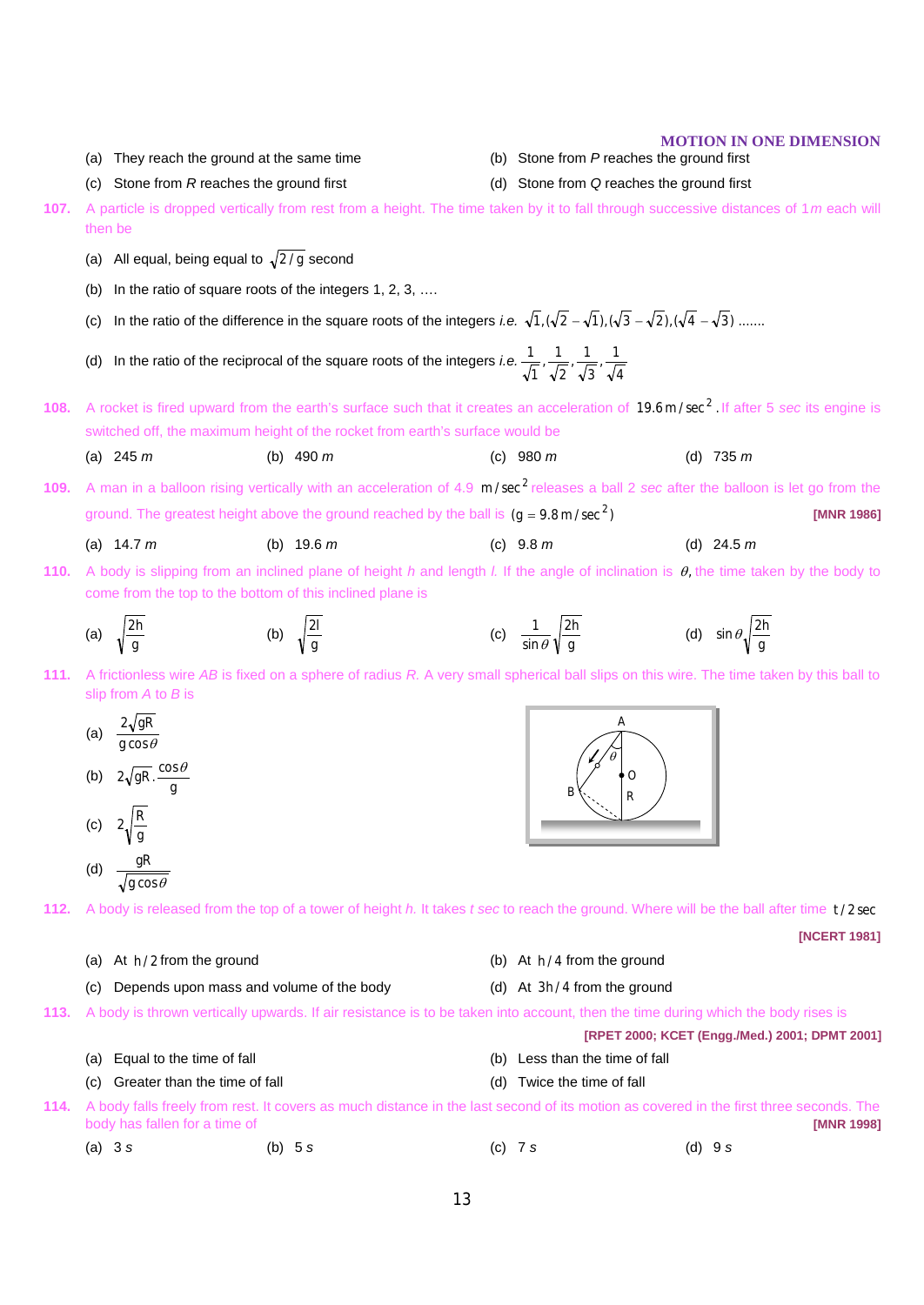**115.** A ball is dropped on the floor from a height of 10 *m.* It rebounds to a height 2.5 *m*. If the ball is in contact with the floor for 0.01 *sec*, the average acceleration during contact is **[BHU 1997; CPMT 1997]** (a)  $2100 \text{ m} / \text{sec}^2$  downwards (b)  $2100 \text{ m} / \text{sec}^2$  upwards (c)  $1400 \text{ m/sec}^2$  *(d)*  $700 \text{ m/sec}^2$ **116.** Two particles one 0.98 *m* vertically above the other are released simultaneously. They fall under gravity  $(g = 9.8 \text{ m/s}^2)$ . The separation between the two particles after 2 *s* will be (a) 0.49 *m* (b) 4.9 *m* (c) 0.98 *m* (d) 19.6 *m* **117.** Two balls are dropped from different heights. One ball is dropped 2 *sec* after the other ball. If both balls reach the ground simultaneously after 5 *sec* of dropping the first ball the difference of initial heights of the two balls will be  $(g = 9.8 \text{ m/s}^2)$ (a) 58.8 *v* (b) 78.4 *m* (c) 98 *m* (d) 117.6 *m*  **118.** A balloon is moving upwards with a constant velocity of 5 m/s. A stone is dropped from it. If at the moment of dropping the stone the balloon is at height of 50 *m,* then when the stone will hit the ground, at that time the height of the balloon will be  $(g = 10 \,\mathrm{m/s}^2)$ (a) 68.3 *m* (b) 63.5 *m* (c) 75.5 *m* (d) 88.7 *m* **119.** A stone thrown upwards with a velocity *u* reaches upto a height *h.* If the initial velocity is 2*u* the height attained would be (a) 2 *h* (b) 4 *h* (c) 8 *h* (d) 16 *h*  **120.** A person throws balls into the air one after the other at an interval of one second. The next ball is thrown when the velocity of the ball thrown earlier is zero. To what height the ball rise (Take  $g = 10 \text{ m/s}^{-2}$ ) (a) 5 *m* (b) 10 *m* (c) 25 *m* (d) 40 *m* **121.** A body is projected vertically up with a velocity *v* and after some time it returns to the point from which it was projected. The average velocity and average speed of the body for the total time of flight are (a)  $\vec{v}/2$  and  $v/2$  (b) 0 and  $v/2$  (c) 0 and 0 (d)  $\vec{v}/2$  and 0 **122.** Two balls *A* and *B* are simultaneously thrown. *A* is thrown from ground level with a velocity of 20 ms<sup>-1</sup> in the upward direction and *B* is thrown from a height of 40 *m* in the downward direction with same velocity. Where will the two balls meet (a) 15 *m* (b) 25 *m* (c) 35 *m* (d) 45 *m* **123.** A stone is dropped from a height *h.* Simultaneously, another stone is thrown up from the ground which reaches a height 4 *h.* The two stones cross each other after time (a)  $\sqrt{\frac{0}{8g}}$ *h*  $\frac{h}{8g}$  (b)  $\sqrt{8gh}$  (c)  $\sqrt{2gh}$  (d) *g*  $\frac{h}{2g}$ **124.** A body is released from a height towards the ground level. Just after one second another body is released from same height. The distance between two bodies just after two seconds after the release of second body will be (a) 4.9 *m* (b) 9.8 *m* (c) 19.6 *m* (d) 24.5 *m* **125.** A stone falls from the top of the tower in 8 s*e*c. How much time will it take to cover the first quarter of the distance starting from the top (a) 4 *sec* (b) 2 sec (c) 1 *sec* (d) None of these **126.** Three particles *A*, *B* and *C* are thrown from the top of a tower with the same speed. *A* is thrown straight up, *B* is thrown straight down and *C* is thrown horizontally. They hit the ground with speeds  $v_A$ ,  $v_B$  and  $v_C$  respectively, then (a)  $v_A = v_B = v_C$  (b)  $v_A > v_B > v_C$  (c)  $v_A = v_B > v_C$  (d)  $v_A > v_B = v_C$  *Advance level* **127.** Four marbles are dropped from the top of a tower one after the other with an interval of one second. The first one reaches the ground after 4 *seconds*. When the first one reaches the ground the distances between the first and second, the second and third and the third and forth will be respectively (a) 35, 25 and 15 *m* (b) 30, 20 and 10 *m* (c) 20, 10 and 5 *m* (d) 40, 30 and 20 *m* 

**MOTION IN ONE DIMENSION**